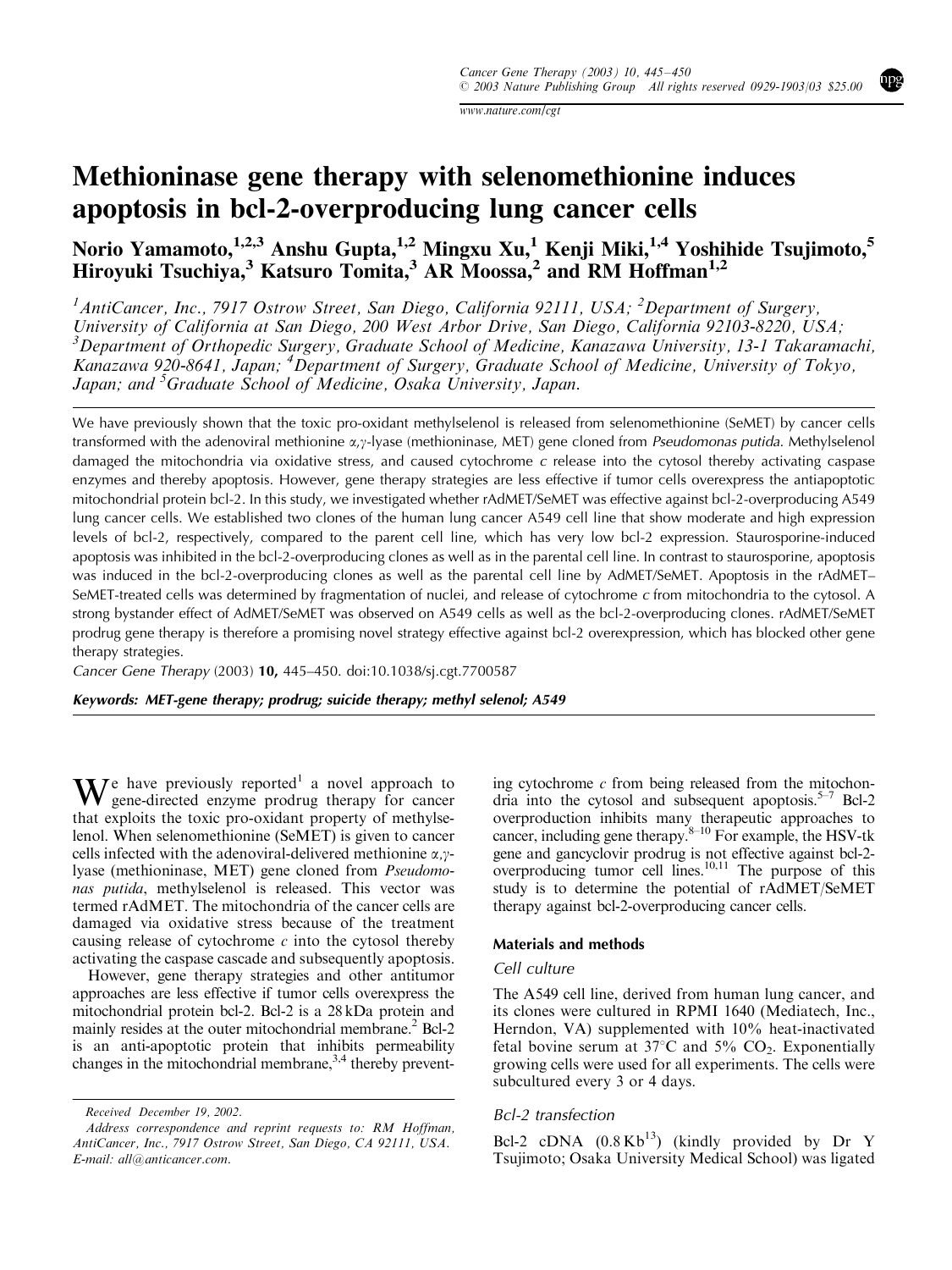into the pLXIN retroviral vector at the EcoR-I site using T4 ligase. pLXIN-bcl-2 and pVSV-G vectors (Clontech, Palo Alto, CA) were cotransfected into GP-293 retroviral packaging cells (Clontech, Palo Alto, CA) using Lipofectamine (Gibco BRL Life Technologies, Rockville, MD). Supernatants, of transfected GP-293 cells, containing bcl-2 retroviruses, were used to infect A549 cells to establish bcl-2-overexpressing clones. Bcl-2-transformed cells were selected using G-418 up to 2.2 mg/ml. Two clones, named BB for bcl-2 moderate expression and B1S for bcl-2 high expression, were selected.

# Western blotting for detection of bcl-2 and cytochrome c

To detect bcl-2 expression, in each cell line (A549, BB, B1S),  $5 \times 10^7$  cells were harvested and collected by centrifugation. After washing twice with ice-cold PBS, the cell pellet was treated according to the manufacturer's protocol with the Cell Fractionation Kit (Clontech, Palo Alto, CA). The cells were disrupted by douncing 100 times using a tissue grinder with a type-B pestle (Fisher, Pittsburgh, PA) on ice. Supernatants were obtained by centrifugation at  $700 g$  for 10 minutes in a Beckman (Microfuge<sup> $\text{B}$ </sup> 18) centrifuge. Protein concentrations were determined at OD-280 with a Hitachi U-2000 spectrophotometer.

Protein (25  $\mu$ g) was loaded per lane on a 10–20% SDSpolyacrylamide gel (Invitrogen, Carlsbad, CA) at 125 V. After electrophoresis, the proteins were electrotransferred to nitrocellulose membranes (Amersham Life Science, Piscataway, NJ) at 200 mA for 1 hour. The membranes were blocked for 3 hours in a solution of 7% powdered nonfat milk in TTBS (0.1% Tween 20, 150 mM NaCl, and 10 mM Tris-HCl pH 7.6). After gently rinsing with TTBS, the membranes were probed with a rabbit polyclonal primary antibody against bcl-2 (Santa Cruz Biotechnology, Santa Cruz, CA) at a concentration of  $3 \mu l$ /ml at  $4^{\circ}$ C overnight. After washing three times, the membrane was treated with donkey anti-rabbit secondary antibody (Amersham) at a concentration of  $1 \mu$ l/5 ml for 1 hour. For signal detection, chemiluminescence reagent ECL+ Plus (Amersham) was used according to the manufacturer's protocol.

For cytochrome c extraction,  $5 \times 10^7$  cells were harvested for each cell line and treated with the Cell Fractionation Kit. The cells were disrupted by douncing 60 times using a tissue grinder with a type A pestle on ice. After centrifugation at  $700 g$  for 10 minutes, this supernatant was centrifuged at  $10,000 g$  for 25 minutes to obtain the cytosol fraction. Supernatant protein  $(30 \mu g)$ was loaded in each lane on 10–20% Tris-Glycine SDS gels (Invitrogen) at 120 V. After membrane transfer and blocking, the membrane was probed with rabbit monoclonal primary antibody against cytochrome c (BD Biosciences Clontech, Palo Alto, CA) at a concentration of  $4 \mu$ l/ml. For detection, a chemiluminescence reagent  $ECL+Plus$  (Amersham) was used with donkey antirabbit secondary antibody (Amersham).

# ELISA for detection of bcl-2 and cytochrome c

Bcl-2 and cytochrome c were also quantitated by ELISA. A bcl-2 ELISA kit (R&D Systems Inc., Minneapolis, MN) was used for bcl-2. The Quantikine human cytochrome c kit (Alexis, San Diego, CA) was used for cytochrome c. Each procedure was carried out according to the manufacturer's protocols. Absorbance at 450 nm was read on a Benchmark microplate reader (Bio-Rad Laboratories, Hercules, CA) and the data were analyzed by Microplate Manager-4.0 PC Data Analysis software (Bio-Rad Laboratories) on an IBM PC.

# Hoechst 33258 staining for apoptosis

Hoechst 33258 (Sigma), $12$  a DNA stain, was used as a nuclear marker of apoptosis. Staurosporin $13,14$  (Alexis, San Diego, CA) was used to introduce apoptosis. Cells  $(5 \times 10^4)$  were seeded on chamber slides (Nalge Nunc International, Naperville, IL) in wells with culture medium (RPMI 1640 with 10% FBS). Staurosporine was added the next day to each well at a concentration of  $3 \mu M$  and incubated for 3 hours. The medium was changed to a medium containing Hoechst 33258 at a concentration of 2  $\mu$ M with incubation for 20 minutes. After gently washing with PBS, fluorescent nuclei were observed with an Olympus model BH-2 fluorescence microscope with a 360 nm filter for excitation and 500 nm filter for emission. Morphology of the stained nuclei was used to determine apoptosis. The parental A549 clone and derived clones, BB and B1S, were seeded  $(5 \times 10^3 \text{ cells})$  in culture medium in each well of four chamber plates. After 24 hours, rAdMET (MOI 20) was added to the cells. At 24 hours after transfection, SeMET was added to each well at the final concentration of  $20 \mu M$ . After 12 hours, cells were stained with Hoechst 33258 to observe nuclear condensation.

# MTT cell viability assay

Cells  $(5 \times 10^3)$  were seeded in each well of 96-well plates. After 24 hours, cells were infected with rAdMET at an MOI of 20. SeMET was added to each well at a final concentration of  $20 \mu M$  the next day. After 3 days incubation, the medium was replaced with methylthiazolyldiphenyl-tetrazolium bromide (MTT) reagent (Sigma) in culture medium (0.5 mg/ml) for 2 hours. After removing the fluid in each well,  $200 \mu l$  isopropanol was added to each well and plates were vibrated for 1 hour. Absorbance at 540 nm was measured with the Benchmark microplate reader and data were analyzed by Microplate Manager-4.0 PC Data Analysis software on an IBM PC. The surviving cells were calculated as a percentage of absorbance of untreated controls.  $IC_{50}$  values were determined by the median-effect equation.

# Bystander effect

To evaluate the bystander effect of rAdMET/SeMET gene therapy for bcl-2-overexpressing clones, we cocultured rAdMET-transduced cells and nontransduced cells at various ratios for each clone. The cells were mixed at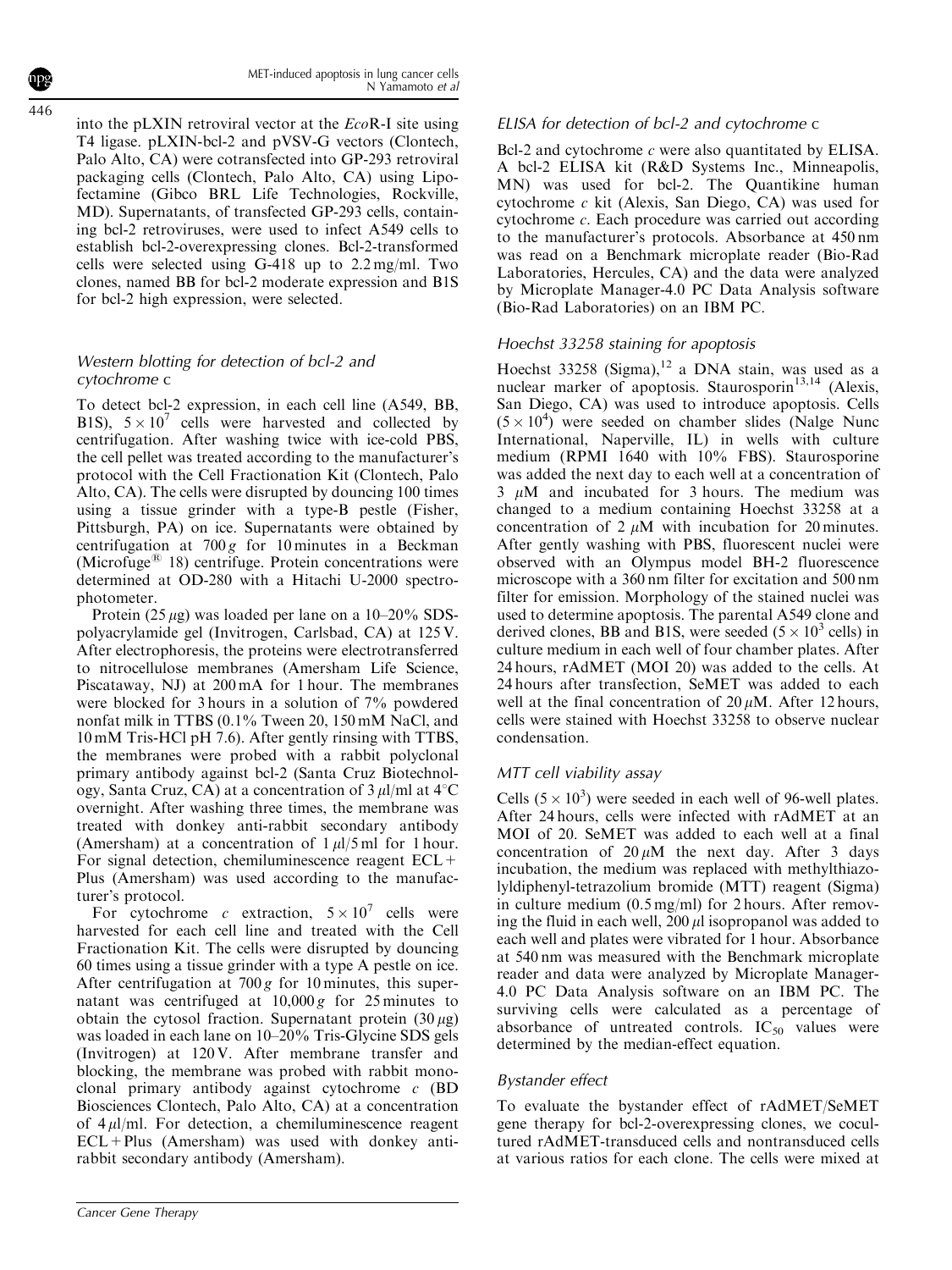various ratios and seeded onto 96-well plates adjusted to  $5 \times 10^3$  cells in each well. After 24 hours, SeMET was added to each well at a final concentration of  $20 \mu M$ . After 3 days of incubation, the surviving cell ratio was evaluated with the MTT assay as described above.

#### Results and discussion

#### Bcl-2 overproducing cell lines

The A549 human lung cancer cell line has very low endogenous bcl-2 levels (Figs 1, 2). The parental cells were transduced with a bcl-2-containing retrovirus vector.<sup>29</sup> Two new clones, which showed different expression levels of bcl-2, were selected. Bcl-2 expression was confirmed by Western blotting (Fig 1) and ELISA (Fig 2). The highest bcl-2-expressing clone (B1S) had almost twice the bcl-2 expression of clone BB (Figs 1, 2).

Staurosporine induces apoptosis via a mitochondrial pathway.<sup>15</sup> The A549 parental line entered apoptosis within 3 hours after incubation with  $3 \mu$ M staurosporine. Hoechst 33258 staining showed that 20% of the cells had extensive nuclear condensation with the other cells showing moderate condensation. In contrast, when the



Figure 1 Bcl-2 Western blot. A549, BB, and B1S cells  $(5 \times 10^7)$  were harvested as described in the Materials and methods. Protein (25  $\mu$ g) was applied on each lane of 10–20% SDS-polyacrylamide gels. After electrophoresis, the proteins were electrotransferred to nitrocellulose membranes and the signal was detected with chemiluminescence reagent.<sup>28</sup>



Figure 2 Bcl-2 ELISA. A549, BB, and B1S cells  $(1 \times 10^6)$  were resuspended in 1 ml of PBS and lysed, and assayed according to the manufacturer's protocol at a dilution of 1:20 of the cell lysates. A standard curve was prepared with the standards supplied with the kit. Bcl-2 was quantitated with the standard curve as units per  $\mu$ g of total protein content of the sample. One unit of bcl-2 is defined as the amount of bcl-2 in 1000 lysed cells using the manufacturer's standards.



Figure 3 Staurosporine-induced apoptosis. A549 parental cells and bcl-2-overexpressing clones BB and B1S  $(5 \times 10^4$  cells) were incubated with  $3 \mu$ M staurosporine for 3 hours. Subsequently, cells were stained with Hoechst 33258 at a concentration of  $2 \mu$ M for 20 minutes. Images were observed with a fluorescence microscope using 360 nm excitation and 500 nm emission. (a) A549, (b) BB, (c) B1S; magnified  $\times$  400.

BB and B1S clones were similarly treated with staurosporine, none of the cells showed nuclear condensation (Fig 3a–c). Therefore, the clones that express elevated levels of bcl-2 protein were resistant to a standard apoptosis-inducing agent.

### Comparison of efficacy of rAdMET/SeMET gene therapy on A549, BB, and B1S

A549, BB, and B1S equally showed nuclear condensation 24 hours after rAdMET/SeMET gene therapy as seen by Hoechst 33258 staining (Fig 4a–c). In all, 20% of each clone showed extensive nuclear condensation and the rest showed moderate nuclear condensation. This result showed that rAdMET/SeMET gene therapy caused apoptosis in the bcl-2-overexpressing BB and B1S clones as well as the parental clone.

We carried out the staurosporine experiment, based on Susin et  $al<sup>14</sup>$ , and present the apoptosis data as a percentage of total cells which thus can demonstrate efficacy. Data on the control virus and prodrug alone were shown in our previous publications<sup>1</sup> to have no toxicity at the amounts used.

The Bcl-2-overexpressing clones were selected in high levels of G418 in which the parental cells die. The clones were shown by Western blotting to highly express Bcl-2 with B1S expressing more than BB. Bcl-2 was almost undetectable in the parental cells. ELISA testing confirmed the high levels of Bcl-2 in BB and B1S and very low levels in the parental cells. Bcl-2overexpression also correlates with staurosporine resistance. Therefore, the properties of the clones are due to the high Bcl-2 expression and not due to the clonal variation.

## Cell survival measured by MTT assay

The MTT assay showed that the rAdMET/SeMET gene therapy killed the BB and B1S clones as efficiently as it killed the parental A549 cells (Fig 5). Cell survival curves were almost identical for each clone. The  $IC_{50}$  values for the parental and bcl-2-overexpressing clones were similar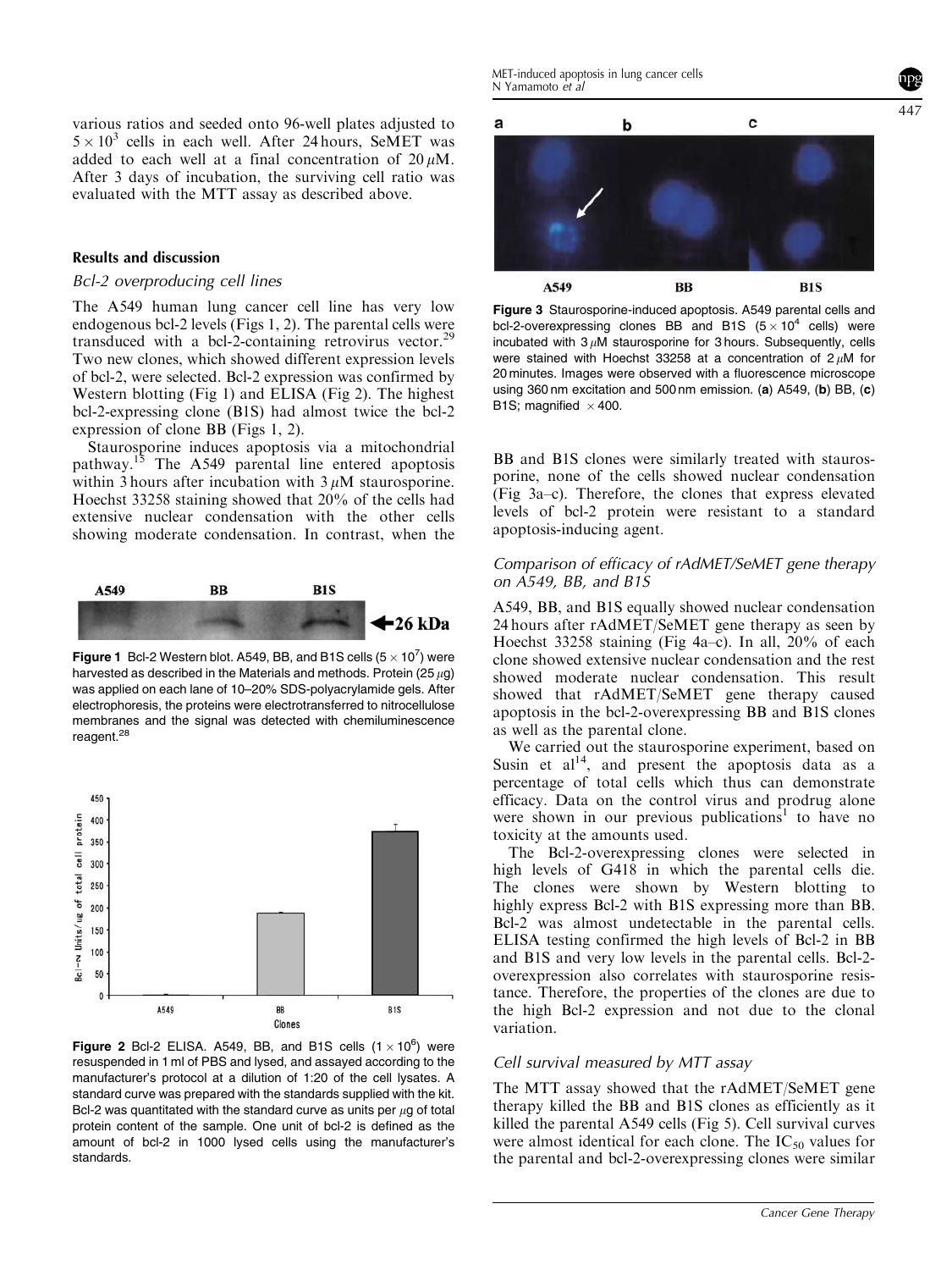



A549







 $R1S$ 

Figure 4 (a–c). rAdMET/SeMET-induced apoptosis. A549 and bcl-2-overexpressing clones BB and B1S cells were treated with rAdMET/SeMET and stained with Hoechst 33258 as described in the the Materials and methods. (a) A549, (b) BB, (c) B1S; magnification  $\times$  400.

in the range of  $3.8-5.3 \mu M$ . As we previously reported, SeMET alone has an IC<sub>50</sub> of between 100 and 1,000  $\mu$ M.<sup>1</sup> Thus, rAdMET/SeMET gene therapy is effective against bcl-2-overexpressing cells.

## Release of cytochrome c from mitochondria to cytosol

Western blotting of the cytosolic fractions of the cells treated with rAdMET/SeMET showed cytochrome c release into the cytosol in both parental A549 cells and the bcl-2-overexpressing clones, BB and B1S (Fig 6). ELISA also showed that cytochrome c release occurred in each clone after rAdMET/SeMET treatment (Fig 7). To confirm that the fractionation technique itself did not damage the mitochondria and cause cytochrome  $c$  release, we also prepared samples from untreated cells in the same



Figure 5 Efficacy of rAdMET/SeMET on survival. A549 and bcl-2 overexpressing BB and B1S cells  $(5 \times 10^3)$  were treated with rAdMET and incubated with various concentrations of SeMET (0–  $20 \mu$ M) for 3 days. Cytotoxicity was measured with an MTT assav and a survival curve was calculated.  $IC_{50}$  values were determined by the median-effect equation.

way. No cytochrome  $c$  release was seen in these preparations from any of the clones (Fig 6).

## Bystander effect of rAdMET/SeMET

Hamel et al<sup>9</sup> reported that bcl-2 significantly reduced the bystander effect in HSV-tk/GCV therapy. To evaluate the bystander effect of the rAdMET/SeMET gene therapy, we cocultured nontransduced cells with rAdMET-transduced cells of each clone. Our results showed that rAdMET/SeMET gene therapy showed strong bystander effect even against bcl-2-overexpressing BB and B1S clones (Fig 8). Cell survival curves of each clone were essentially identical. This strong bystander effect was thought to be caused by the diffusion to the nontransduced cells of gaseous methylselenol produced from SeMET in the MET-gene-transduced cells. Thus, methylselenol seems to induce apoptois even in the presence of high levels of bcl-2.

SeMET itself is relatively nontoxic to mammalian cells since it cannot be converted to selenol.<sup>16,17</sup> Methylselenol catalyzes oxidation of thiols<sup>18</sup> at ambient  $pO<sub>2</sub>$  to generate toxic reactive oxygen species such as superoxide<sup>19,20</sup> and induces apoptosis (Fig 9). These oxidants are thought to activate the mitochondrial permeability transition and cause mitochondrial swelling and loss of membrane potential.<sup>21,22</sup> Subsequently, cytochrome c is released into the cytosol and binds to Apaf-1 and activates caspase  $9<sup>23</sup>$ which in turn activates downstream caspases and induces apoptosis as we previously showed in rAdMET/SeMETtreated cells.<sup>1,24</sup>

Methionine  $\alpha$ , $\gamma$  lyase (methioninase) from *Pseudomonas* putida catalyzes  $\alpha$ , $\gamma$ -elimination reactions of L-methionine,<sup>25,26</sup> and can degrade SeMET to methylselenol,  $\alpha$ ketobutyrate, and ammonia. $27$  We have taken advantage of this feature of the MET gene to previously design a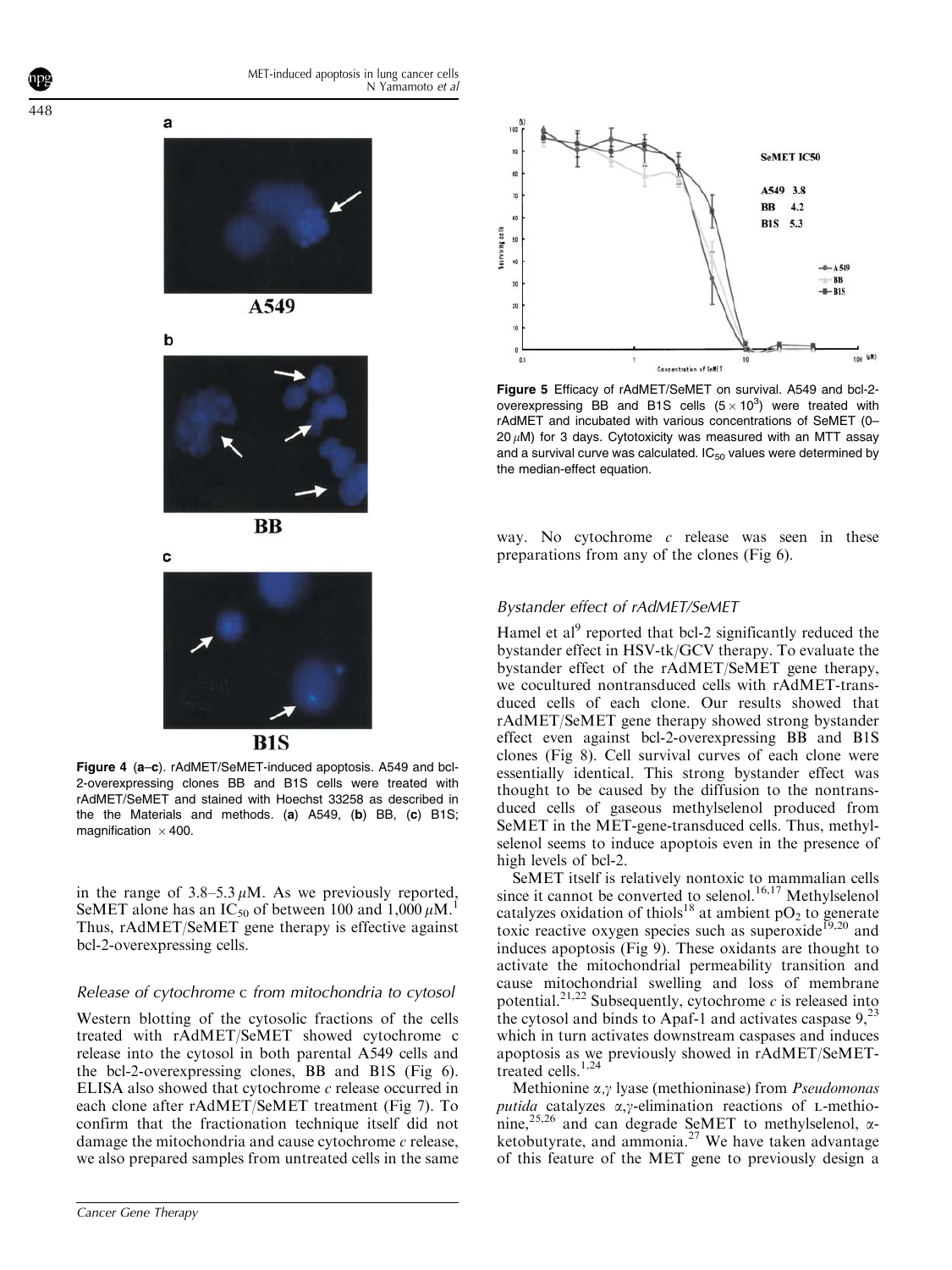



Figure 6 Western blot for cytochrome c release. A549 and bcl-2overexpressing clones BB and B1S ( $5 \times 10^4$  cells) with and without rAdMET/SeMET treatment were harvested. Cytosols were prepared as described in the Materials and methods. Protein  $(30 \mu a)$  was loaded on each lane of a 10–20% Tris-glycine SDS gel. After membrane transfer, signal was detected with a chemiluminescence reagent.<sup>28</sup>



Figure 7 ELISA for cytochrome c release. A549 and bcl-2-overexpressing BB and B1S cells  $(5 \times 10^7)$  were treated with rAdMET/ SeMET. Cytosols were prepared as described in the Materials and methods. A standard curve was prepared with the preknown standards given in the kit. Cytochrome c quantitated based on the standard curve.



Figure 8 Bystander effect of rAdMET/SeMET. A549 and bcl-2 overexpressing BB and B1S cells were infected with rAdMET (MOI 40) and cocultured with nontransduced cells at different ratios with or without SeMET (20  $\mu$ M) for 3 days. Cytotoxicity was measured with the MTT assay and survival curves calculated.

gene-directed enzyme prodrug therapy system for cancer therapy. $<sup>1</sup>$ </sup>

In the current study, we show that rAdMET/SeMET gene therapy could overcome bcl-2 overexpression and



Figure 9 Proposed mechanism of rAdMET/SeMET-induced apoptosis. The rAdMET gene product, methionine  $\alpha$ , $\gamma$ -lyase (MET) converts nontoxic SeMET to methylselenol, which, in contrast, catalyzes oxidation of thiols at ambient  $pO<sub>2</sub>$  to generate toxic superoxide. Apoptosis occurs mainly via a mitochondrial pathway.

induce apoptosis. We believe the powerful advantages of rAdMET/SeMET treatment are promising for future development of this gene therapy strategy.

#### References

- 1. Miki K, Xu M, Gupta A, et al. Methioninase cancer gene therapy with selenomethionine as suicide prodrug substrate. Cancer Res. 2001;61:6805–6810.
- 2. Wolter KG, Hsu YT, Smith CL, Nechushtan A, Xi XG, Youle RJ. Movement of Bax from the cytosol to mitochondria during apoptosis. J Cell Biol. 1997;139:1281–1292.
- 3. Kroemer G, Reed JC. Mitochondrial control of cell death. Nat Med. 2000;6:513–519.
- 4. Costantini P, Jacotot E, Decaudin D, Kroemer G. Mitochondrion as a novel target of anticancer chemotherapy. J Nat Cancer Inst. 2000;92:1042-1053.
- 5. Susin SA, Zamzami N, Castedo M, et al. Bcl-2 inhibits the mitochondrial release of an apoptogenic protease. J Exp Med. 1996;184:1331–1341.
- 6. Kluck RM, Bossy-Wetzel E, Green DR, Newmeyer DD. The release of cytochrome  $c$  from mitochondria: a primary site for Bcl-2 reguration of apoptosis. Science. 1997;275:1132–1136.
- 7. Yang J, Liu X, Bhalla K, et al. Prevention of apoptosis by Bcl-2: release of cytochrome  $c$  from mitochondria blocked. Science. 1997;275:1129–1132.
- 8. Weller M, Malipiero U, Aguzzi A, Reed JC, Fontana A. Protooncogene bcl-2 gene transfer abrogates Fas/APO-1 antobody-mediated apoptosis of human malignant glioma cells and confers to resistance to chemotherapeutic drugs and therapeutic irradiation. J Clin Invest. 1995;95:2633-2643.
- 9. Hamel W, Magnelli L, Chiarugi VP, Israel MA. Herpes simplex virus thymidine kinase/ganciclovir-mediated apoptosis death of bystander cells. Cancer Res. 1996;56:2697– 2702.
- 10. Carsten F, Christoph S, Barbara H, et al. Bcl-2 expression in high-grade human glioma: clinical and experimental study. J Neurooncol. 2000;48:207–216.